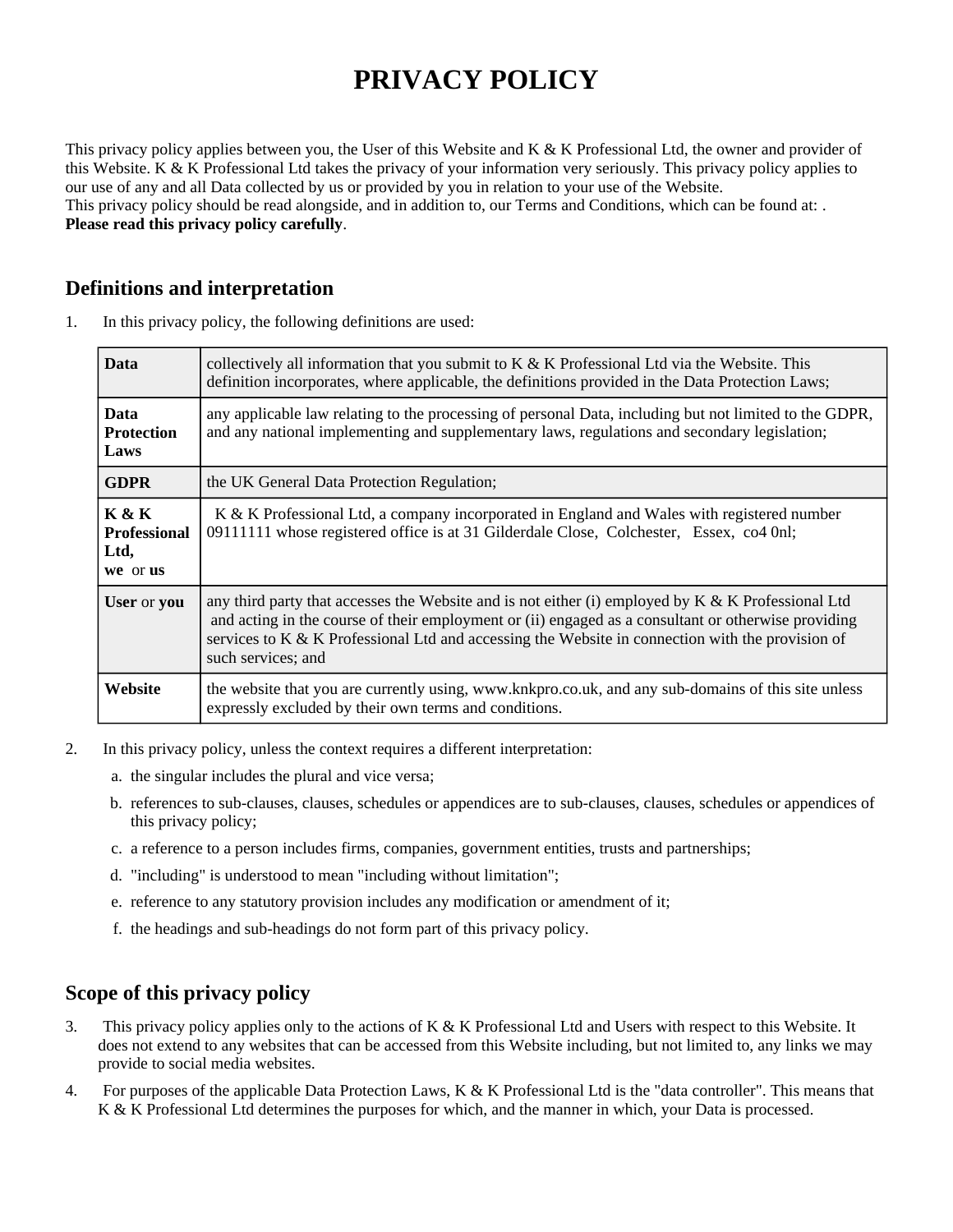#### **How we collect Data**

- 5. We collect Data in the following ways:
	- a. data is given to us by you ; and
	- b. data is collected automatically.

## **Data that is given to us by you**

6. K & K Professional Ltd will collect your Data in a number of ways, for example:

a. when you contact us through the Website, by telephone, post, e-mail or through any other means;

in each case, in accordance with this privacy policy.

#### **Data that is collected automatically**

- 7. To the extent that you access the Website, we will collect your Data automatically, for example:
	- a. we automatically collect some information about your visit to the Website. This information helps us to make improvements to Website content and navigation, and includes your IP address, the date, times and frequency with which you access the Website and the way you use and interact with its content.

### **Keeping Data secure**

- 8. We will use technical and organisational measures to safeguard your Data, for example:
	- a. access to your account is controlled by a password and a user name that is unique to you.
	- b. we store your Data on secure servers.
- 9. Technical and organisational measures include measures to deal with any suspected data breach. If you suspect any misuse or loss or unauthorised access to your Data, please let us know immediately by contacting us via this e-mail address: info@knkpro.co.uk.
- 10. If you want detailed information from Get Safe Online on how to protect your information and your computers and devices against fraud, identity theft, viruses and many other online problems, please visit www.getsafeonline.org. Get Safe Online is supported by HM Government and leading businesses.

#### **Data retention**

- 11. Unless a longer retention period is required or permitted by law, we will only hold your Data on our systems for the period necessary to fulfil the purposes outlined in this privacy policy or until you request that the Data be deleted.
- 12. Even if we delete your Data, it may persist on backup or archival media for legal, tax or regulatory purposes.

# **Your rights**

- 13. You have the following rights in relation to your Data:
	- a. **Right to access** the right to request (i) copies of the information we hold about you at any time, or (ii) that we modify, update or delete such information. If we provide you with access to the information we hold about you, we will not charge you for this, unless your request is "manifestly unfounded or excessive." Where we are legally permitted to do so, we may refuse your request. If we refuse your request, we will tell you the reasons why.
	- b. **Right to correct** the right to have your Data rectified if it is inaccurate or incomplete.
	- c. **Right to erase** the right to request that we delete or remove your Data from our systems.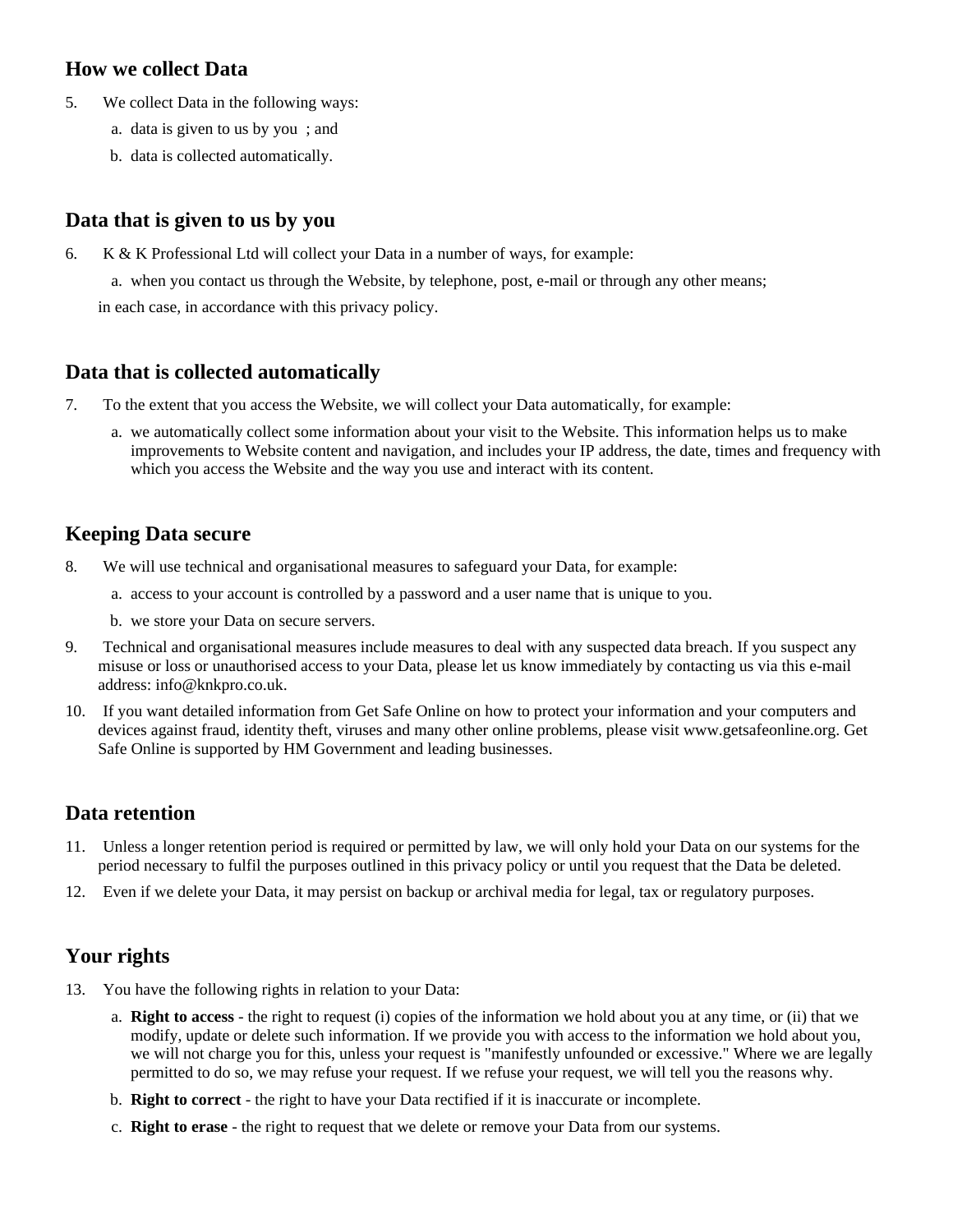- d. **Right to restrict our use of your Data** the right to "block" us from using your Data or limit the way in which we can use it.
- e. **Right to data portability** the right to request that we move, copy or transfer your Data.
- f. **Right to object** the right to object to our use of your Data including where we use it for our legitimate interests.
- 14. To make enquiries, exercise any of your rights set out above, or withdraw your consent to the processing of your Data (where consent is our legal basis for processing your Data), please contact us via this e-mail address: info@knkpro.co. uk.
- 15. If you are not satisfied with the way a complaint you make in relation to your Data is handled by us, you may be able to refer your complaint to the relevant data protection authority. For the UK, this is the Information Commissioner's Office (ICO). The ICO's contact details can be found on their website at https://ico.org.uk/.
- 16. It is important that the Data we hold about you is accurate and current. Please keep us informed if your Data changes during the period for which we hold it.

#### **Links to other websites**

17. This Website may, from time to time, provide links to other websites. We have no control over such websites and are not responsible for the content of these websites. This privacy policy does not extend to your use of such websites. You are advised to read the privacy policy or statement of other websites prior to using them.

#### **Changes of business ownership and control**

- 18. K & K Professional Ltd may, from time to time, expand or reduce our business and this may involve the sale and/or the transfer of control of all or part of  $K & K$  Professional Ltd. Data provided by Users will, where it is relevant to any part of our business so transferred, be transferred along with that part and the new owner or newly controlling party will, under the terms of this privacy policy, be permitted to use the Data for the purposes for which it was originally supplied to us.
- 19. We may also disclose Data to a prospective purchaser of our business or any part of it.
- 20. In the above instances, we will take steps with the aim of ensuring your privacy is protected.

#### **General**

- 21. You may not transfer any of your rights under this privacy policy to any other person. We may transfer our rights under this privacy policy where we reasonably believe your rights will not be affected.
- 22. If any court or competent authority finds that any provision of this privacy policy (or part of any provision) is invalid, illegal or unenforceable, that provision or part-provision will, to the extent required, be deemed to be deleted, and the validity and enforceability of the other provisions of this privacy policy will not be affected.
- 23. Unless otherwise agreed, no delay, act or omission by a party in exercising any right or remedy will be deemed a waiver of that, or any other, right or remedy.
- 24. This Agreement will be governed by and interpreted according to the law of England and Wales. All disputes arising under the Agreement will be subject to the exclusive jurisdiction of the English and Welsh courts.

#### **Changes to this privacy policy**

25. K & K Professional Ltd reserves the right to change this privacy policy as we may deem necessary from time to time or as may be required by law. Any changes will be immediately posted on the Website and you are deemed to have accepted the terms of the privacy policy on your first use of the Website following the alterations.

You may contact K & K Professional Ltd by email at info@knkpro.co.uk.